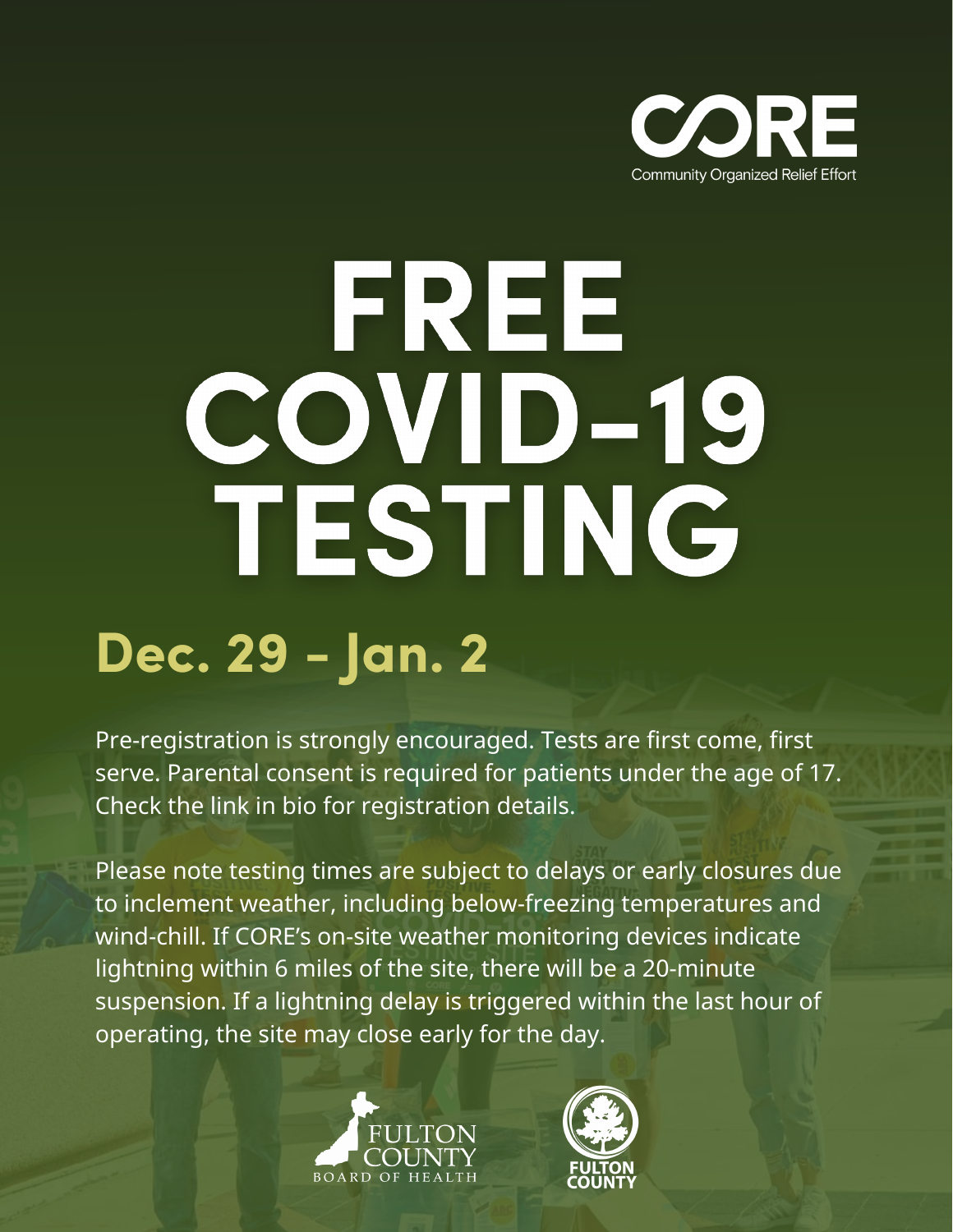#### **Monday, December 28**

9am - 3pm (Drive-Thru Only) Gateway Arena Center 2000 Convention Center Concourse, Atlanta, GA 30337

10am - 4pm Mount Moriah Baptist Church 200 Joseph E. Lowery Blvd Atlanta GA 30314

10am - 4pm Trolley Barn (Walk-Up Only) 963 Edgewood Ave Atlanta, GA 30307 (Parking available In Inman Park UMC).

10am - 4pm Morgan Falls Complex 620 Morgan Falls Rd, Atlanta, GA 30350

10am - 4pm Russell Center for Innovation and Entrepreneurship (RCIE) 504 Fair St. SW, Atlanta, GA 30313

11am - 5pm (Drive-Thru Only) Union City City Hall 5047 Union St, Union City, GA 30291

#### **This site has been canceled.**

Consulado General de México

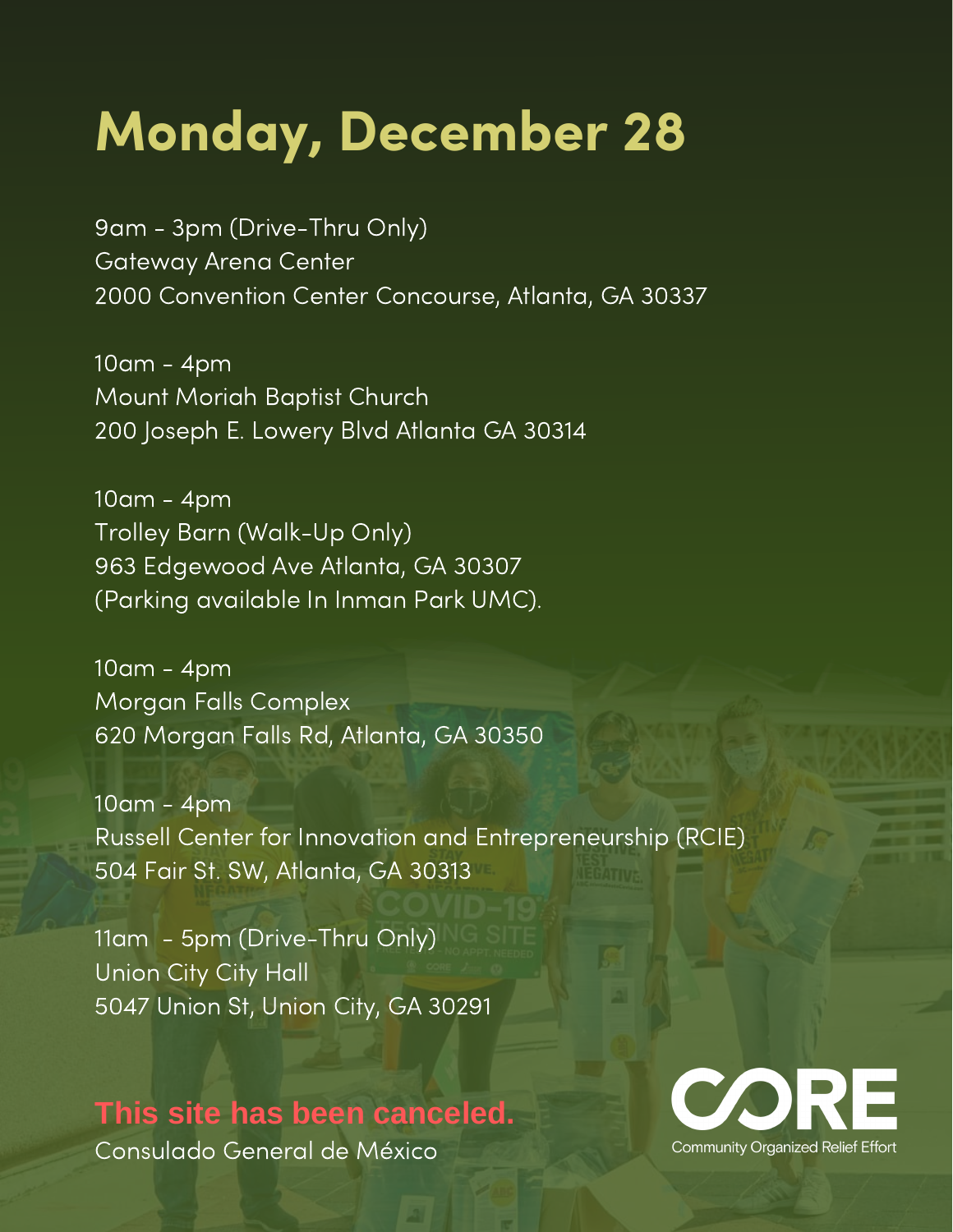### **Tuesday, December 29**

9am-3pm Springfield Missionary Baptist Church 1730 Hollywood Rd NW, Atlanta, GA 30318

10am - 4pm Antioch Urban Ministries 540 Cameron M. Alexander Boulevard, Atlanta, GA 30318 (parking lot adjacent to Antioch Baptist Church North).

10am - 4pm (Drive-Thru Only) St. James United Methodist Church 4400 Peachtree Dunwoody Rd, Atlanta, GA 30342

10am - 4pm (Walk-Up Only) Refuge Church 211 Arthur Langford Jr Pl SW, Atlanta, GA 30315

11am - 5pm (Drive-Thru Only) Union City City Hall 5047 Union St, Union City, GA 30291

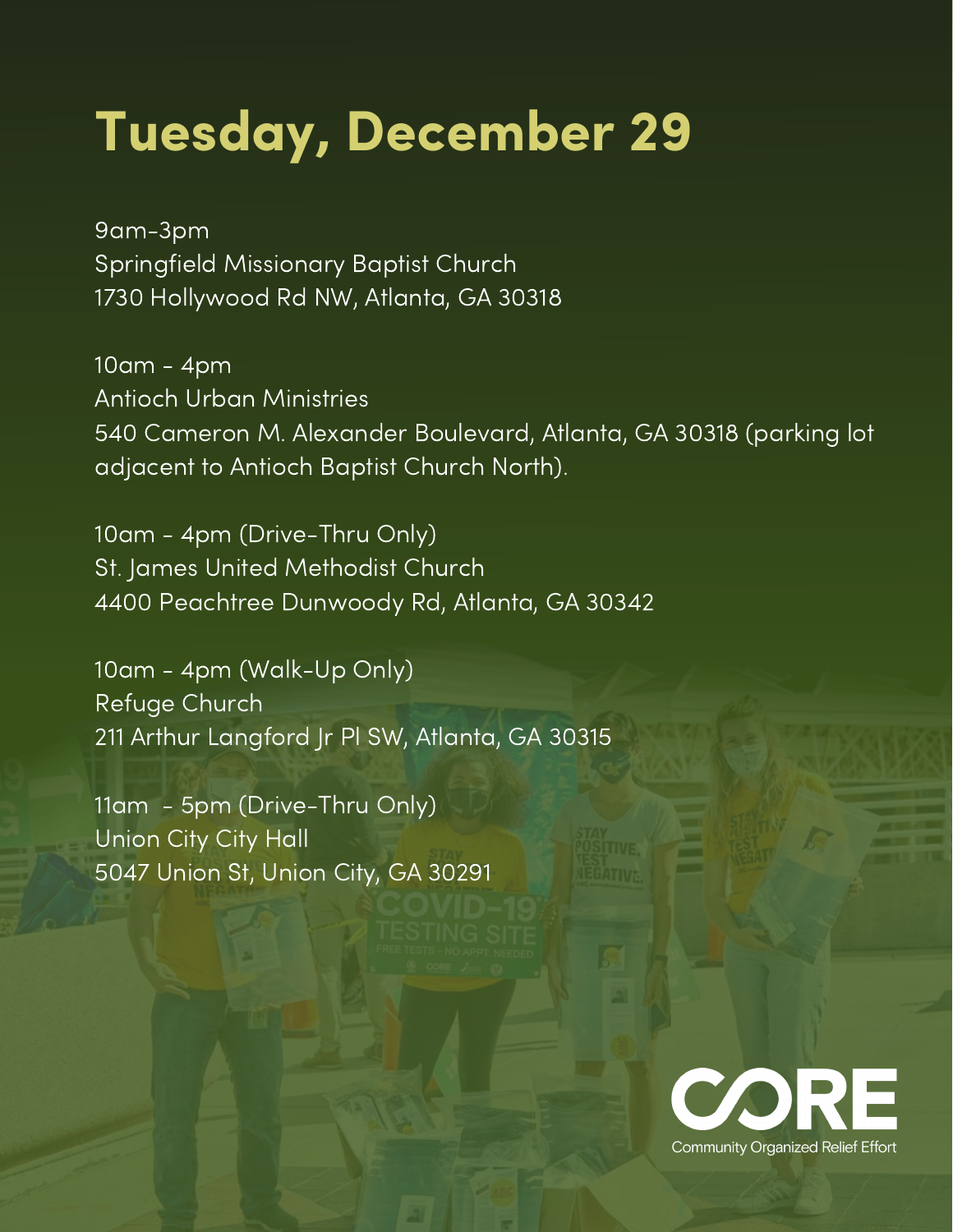### **Wednesday, December 30**

9:30am - 3:00pm Sheltering Arms (East Point) 2257 Mulberry St, East Point, GA, 30344

10am - 4pm St. Mark's United Methodist Church (Walk-Up Only) 781 Peachtree St NE, Atlanta, GA 30308

10am - 2:30pm (Walk-Up Only) Trolley Barn 963 Edgewood AveAtlanta, GA 30307

10am - 4pm Morgan Falls Complex 620 Morgan Falls Rd, Atlanta, GA 30350

10am - 4pm Slater Elementary School 1320 Pryor Rd SW, Atlanta, GA 30315

11am - 5pm Hapeville First Baptist Church 612 College St, Hapeville, GA 30354

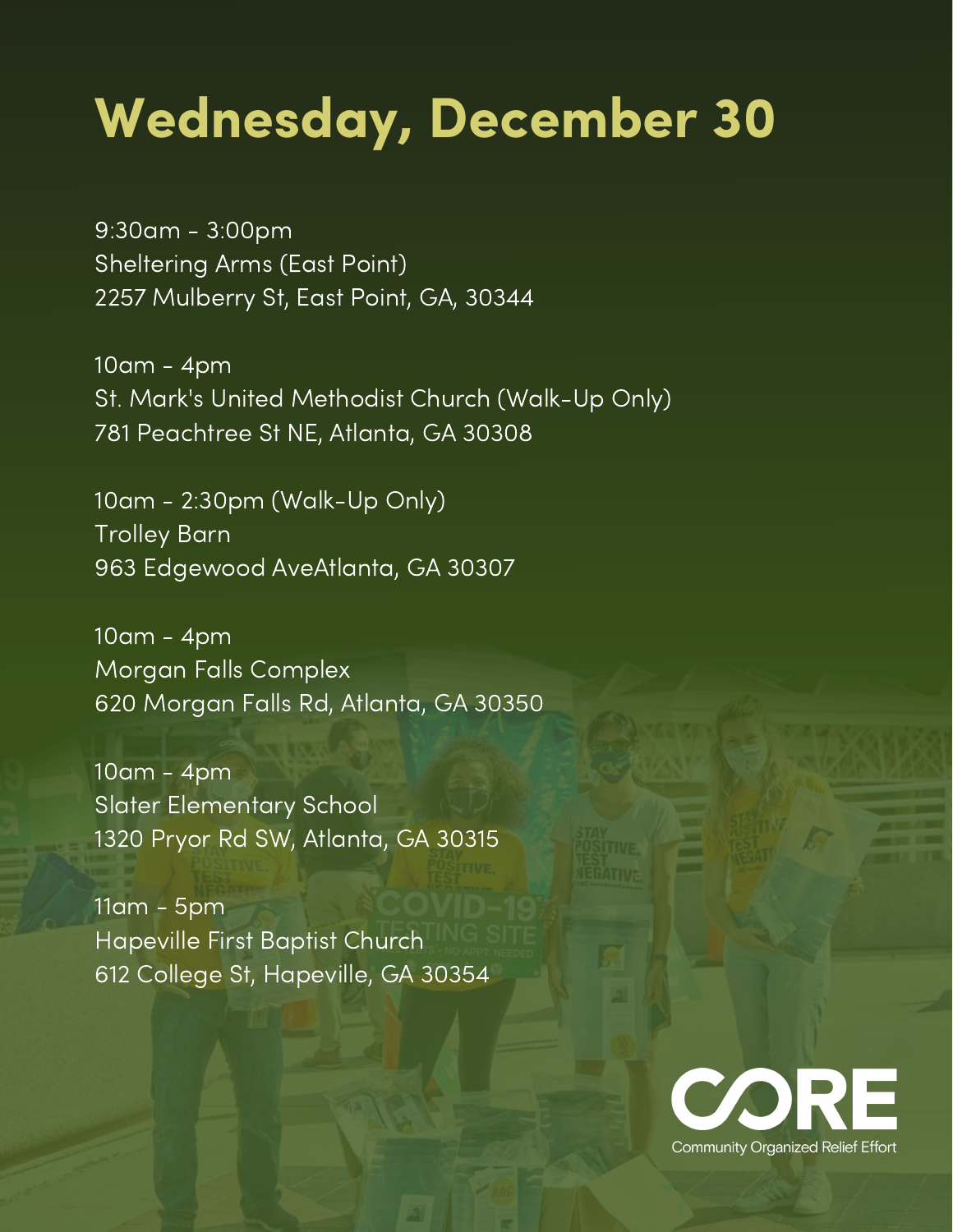#### **Thursday, December 31**

#### **New Year's Eve No Testing Sites Available Today.**

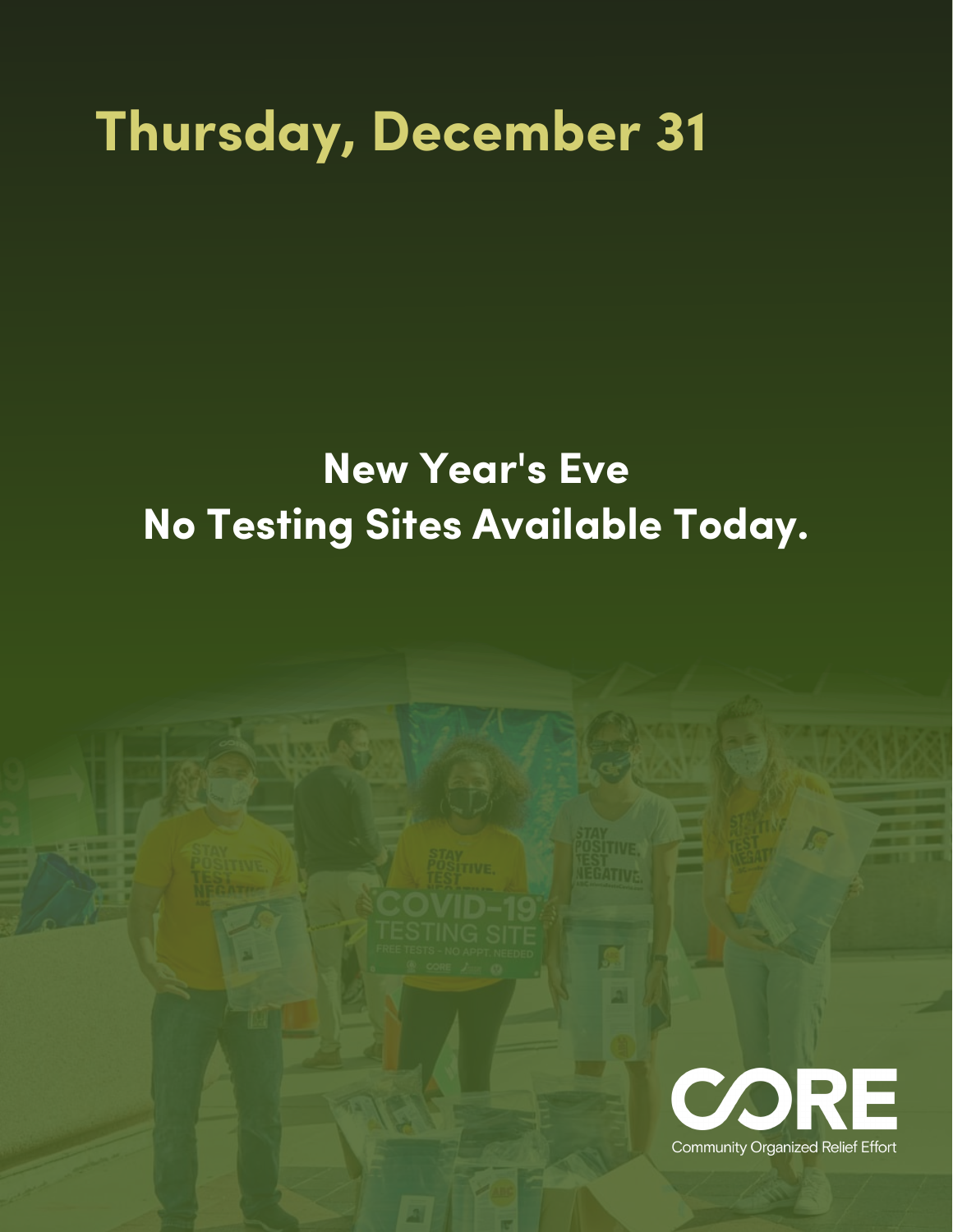# **Friday, January 1**

#### **New Year's Day No Testing Sites Available Today.**

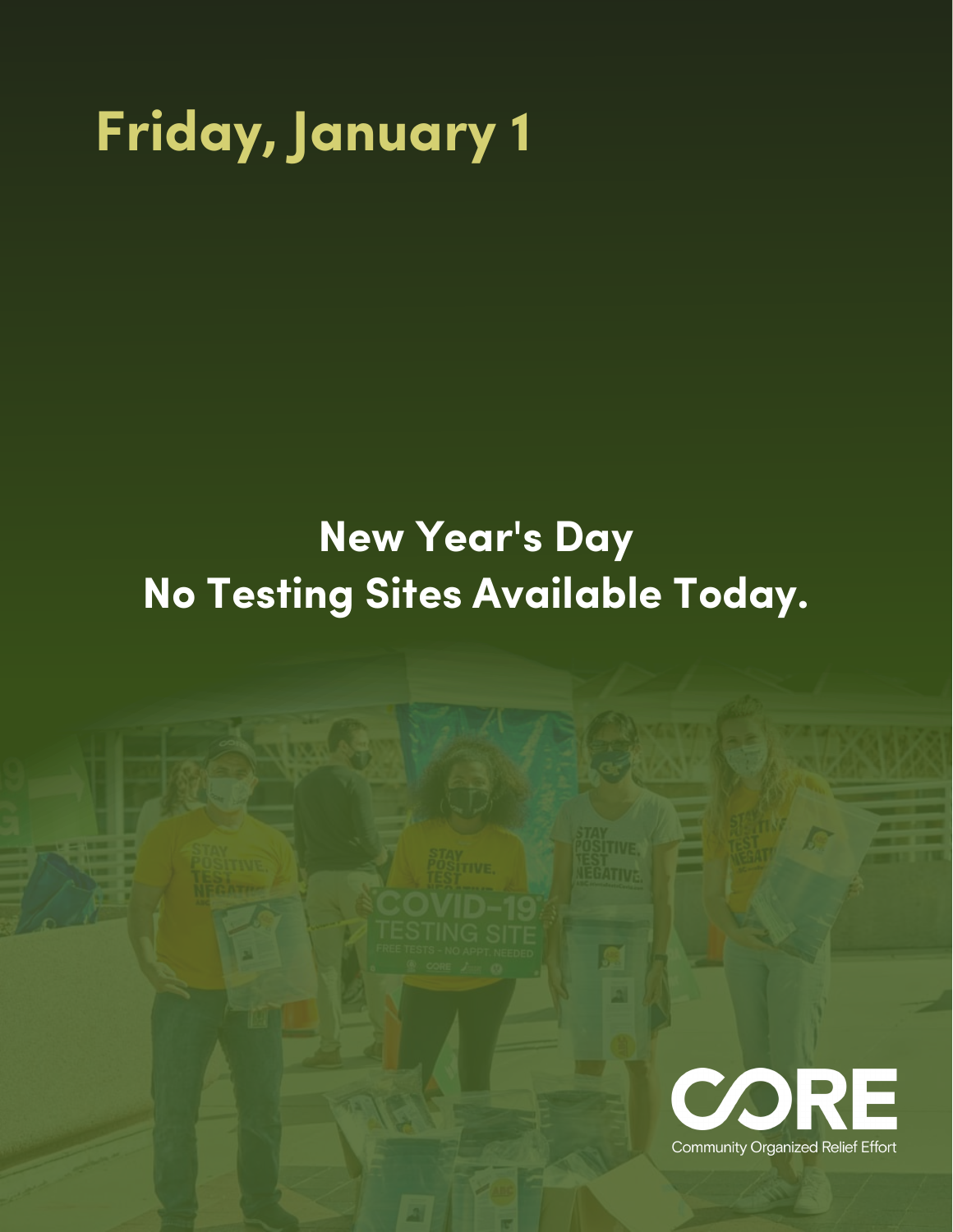# **Saturday, January 2**

10am - 4pm (Drive-Thru Only) St. James United Methodist Church 4400 Peachtree Dunwoody Rd, Atlanta, GA 30342

10am - 4pm Mt. Nebo Baptist Church 1025 McDonough Blvd SE, Atlanta, GA 30315

10am - 4pm Banneker High School 5935 Feldwood Rd, College Park, GA, 30349

10am - 4pm North Springs High School 7447 Roswell Rd Atlanta, GA, 30328